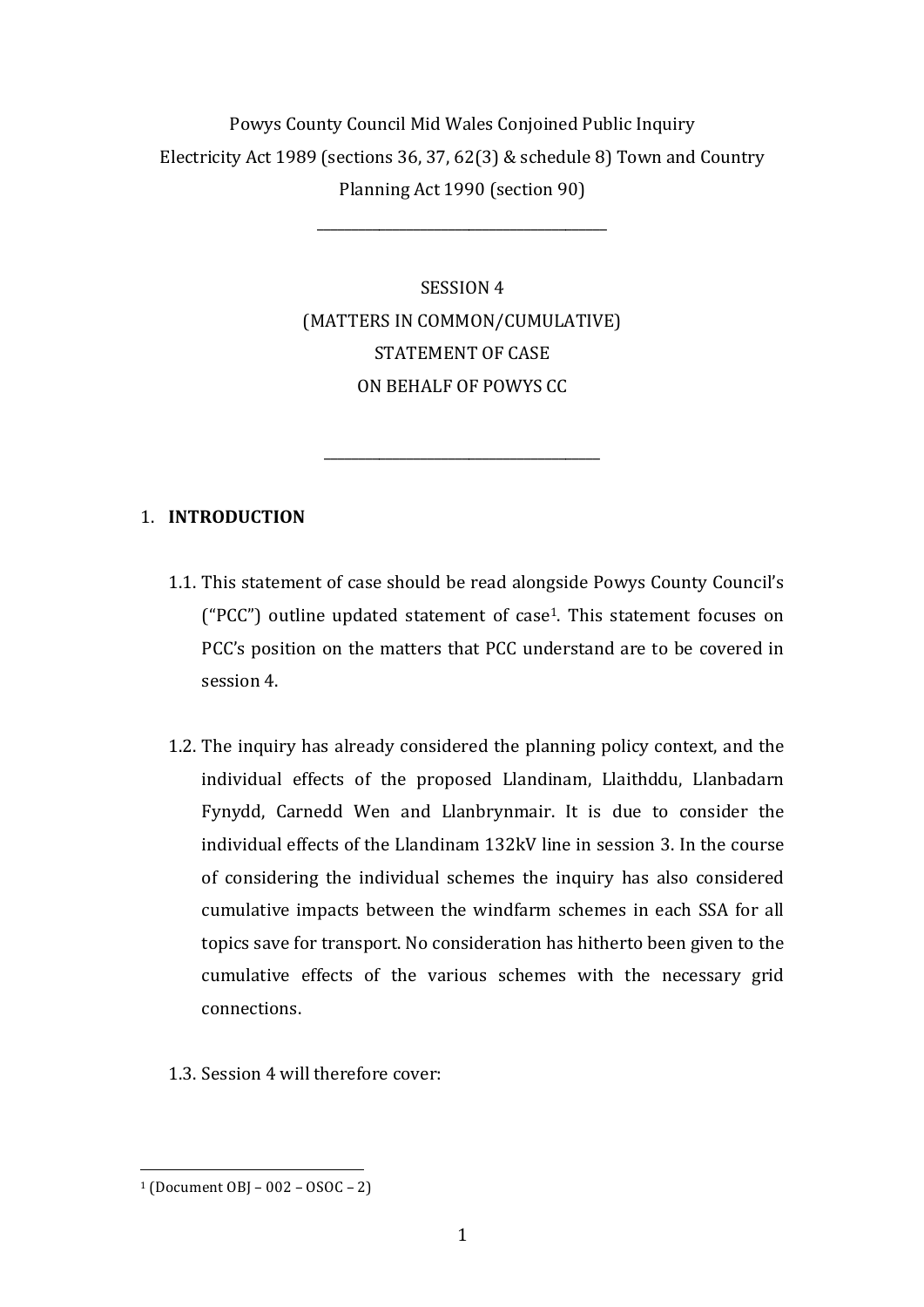- 1.3.1. The cumulative effects of the proposed schemes between SSAB and SSAC.
- 1.3.2. All non-local transport effects of the schemes<sup>2</sup>.
- 1.3.3. The cumulative effects of the proposed schemes with various grid options in so far as information is available about those grid options.
- 1.4. According to the timetable<sup>3</sup> the following issues are listed to be considered in this session:
	- 1.4.1. landscape,
	- 1.4.2. transport (strategic),
	- 1.4.3. socio-economic effects including tourism,
	- 1.4.4. wildlife and ecology
- 1.5. The timetable does not include specific reference to cultural heritage. PCC maintain that it will be relevant for the inquiry to understand the cumulative cultural heritage implications of the various grid combinations, in so far as it is possible to comment on the same.
- 1.6. This statement of case will set out PCC's case under each of those headings.

# 2. **APPLICATION**

- 2.1. PCC has previously set out descriptions for each of the six applications before the Inspector and does not repeat the same here.
- 2.2. PCC accept that save for the Llandinam 132kV line, the decision whether to permit any other grid lines is not one for this inquiry process. However the implications of other grid connections are an indirect or

 

 $2$  In the opening session the Inspector agreed with Mr Robinson's description of the effects being considered in session 4 as "anything in STMP .... Anything affecting more than one site.... When site specific access to one site, that is what we expect to deal with in site-specific matters[ie sessions 1 *and* 2]" and noted that sessions 1 and 2 would cover "*once get off main highway and using route used only by one applicant*".

<sup>&</sup>lt;sup>3</sup> Document ID/4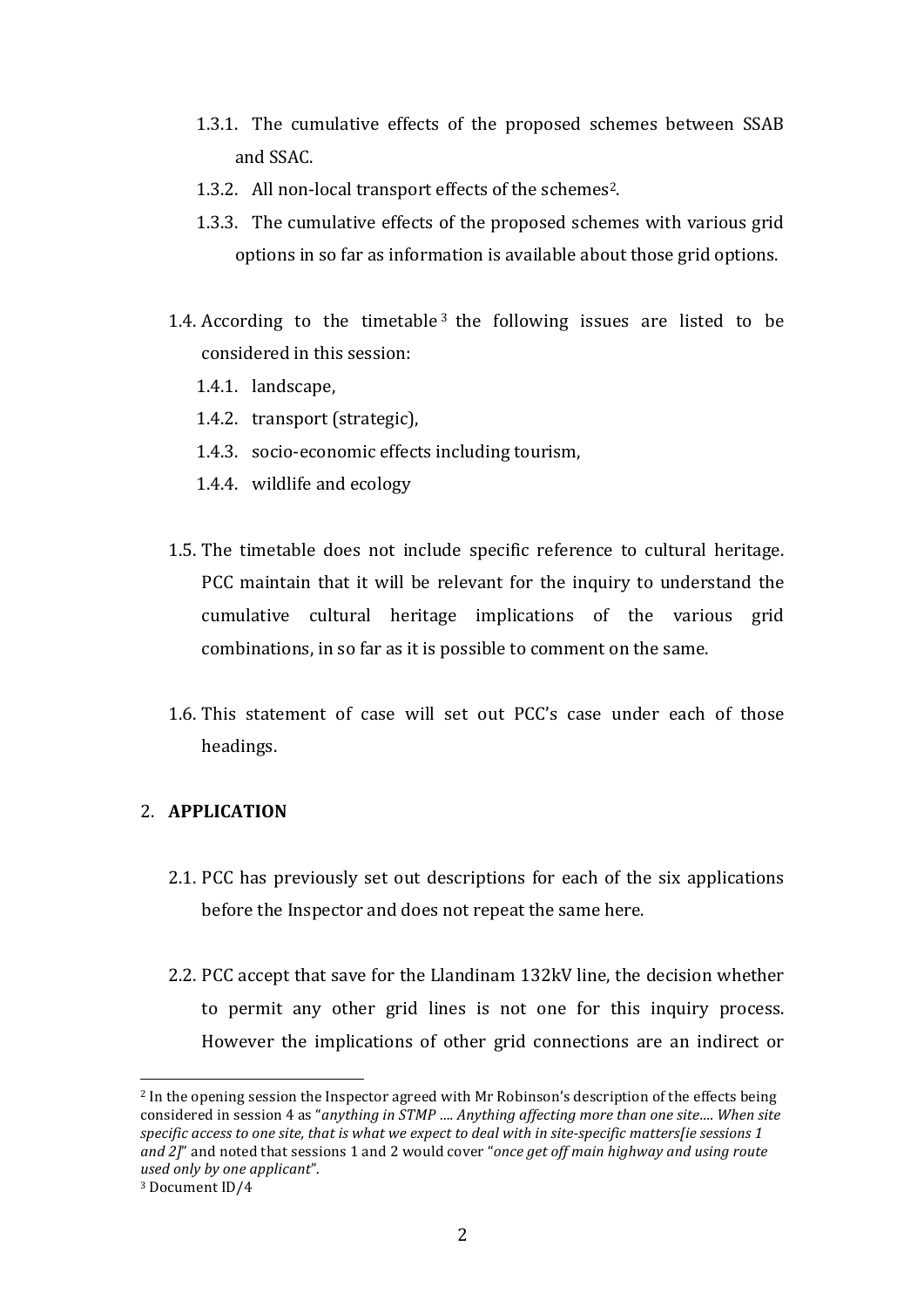secondary effect of permitting the currently applied for wind farms and potentially a cumulative impact with the windfarms. Therefore it will be important for the inquiry to understand what grid infrastructure will be necessitated by various combinations of wind farm and to give consideration so far as possible to the environmental implications of that grid infrastructure.

- 2.3. Four of the applicants have commissioned and provided as SEI a report identifying what grid infrastructure is likely to be necessitated by various combinations of wind farms<sup>4</sup>. PCC does not at this stage propose to challenge its conclusions. The main points that PCC will seek to draw from that report are:
	- 2.3.1. If up to 160 MW capacity is permitted through this inquiry in SSAC (representing Llandinam and either most of Llaithddu or Llanbadarn Fynydd) then this can be accommodated on the Llandinam 132kV line if that is upgraded north of Welshpool.
	- 2.3.2. If more than 160 MW capacity is permitted through this inquiry in SSAC (ie if all of Llandinam, Llaithddu and Llanbadarn Fynydd are permitted in full) this will necessitate either a second 132kV line to Shrewsbury or a second 132kV line to area B. The current proposal by SP Manweb is that the second 132kV line to area B would follow the corridor known as CC1.
	- 2.3.3. If future Town and Country Planning Act applications in SSAC are permitted further grid is anticipated including a connection to Knighton from the south-east part of SSAC.
	- 2.3.4. If both Carnedd Wen and Llanbrynmair are permitted their energy could be exported to Legacy on two 132kV lines. Permitting the applications in SSAB presently before the inquiry will not of itself

 

<sup>&</sup>lt;sup>4</sup> Mid Wales Conjoined Wind Farm Inquiry, Grid Options Review, December 2013.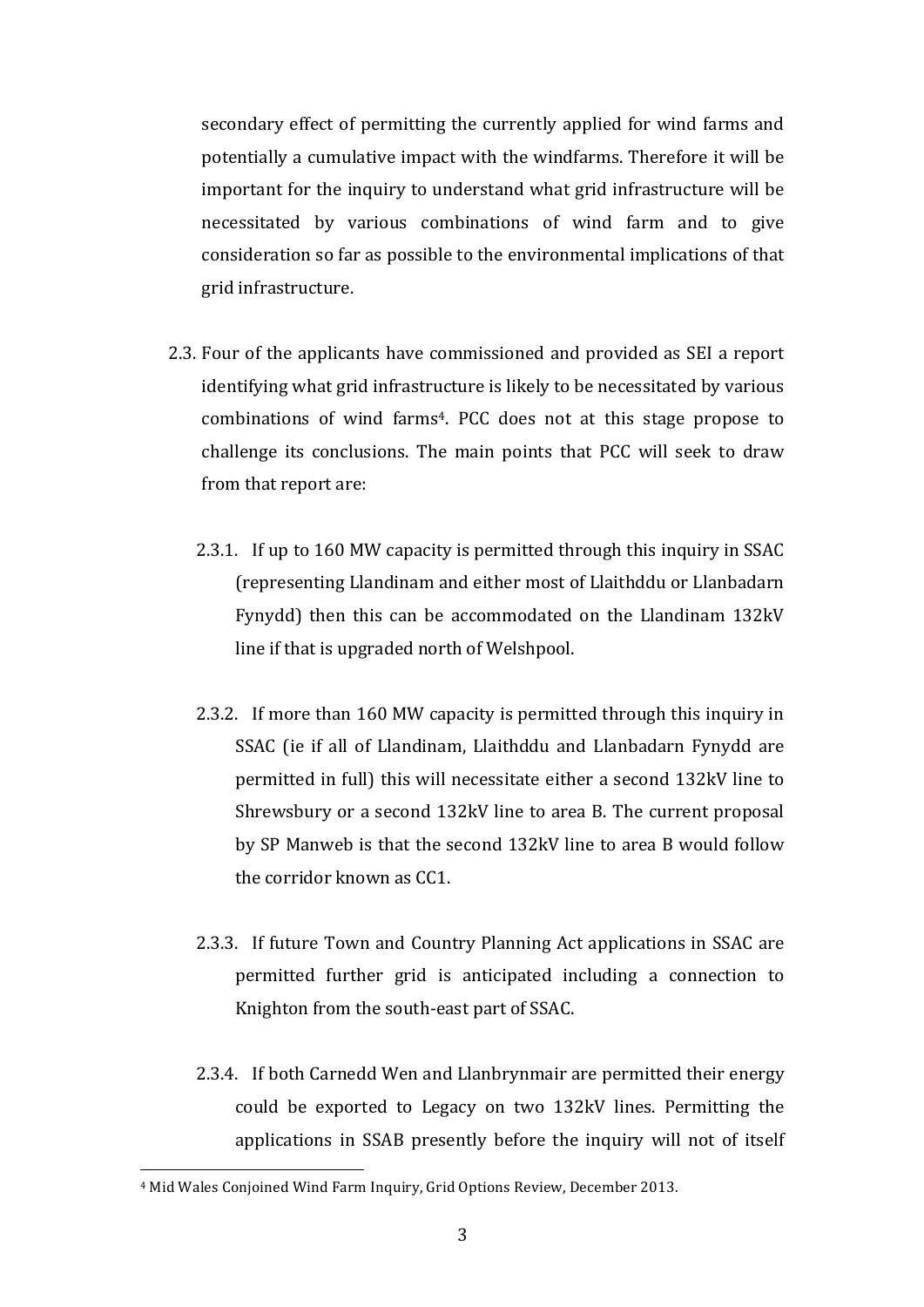necessitate the current National Grid proposals for a 400kV line on towers and a hub at Cefn Coch.

2.4. PCC will give their views on the implications of various grid infrastructure under the individual topic headings.

# **3. OVERVIEW**

- 3.1. As discussed in the opening session, PCC accept the general need for wind farms as set out in EN1. However they consider that there is a finite environmental capacity of the Strategic Search Areas identified in TAN8.
- 3.2. Through the course of the inquiry PCC is demonstrating which wind farms before the inquiry would be unacceptably harmful (thus exceeding the environmental capacities of the area) and for which permission should be refused. It is also demonstrating those wind farms or parts thereof that could be accommodated within the environmental capacity of the area where necessary, subject to modification or further work on mitigating impacts.
- 3.3. As PCC have explained they consider that:
	- 3.3.1. Following further work Llandinam wind farm can be accommodated within the environmental capacity of the area subject to demonstrating that it they will not have unacceptable impacts through the proposed strategic transport route, and subject to resolving the outstanding NRW objections.
	- 3.3.2. That the southern array of Llaithddu is not acceptable. That the northern array of Llaithddu can be accommodated within the area without causing unacceptable impacts.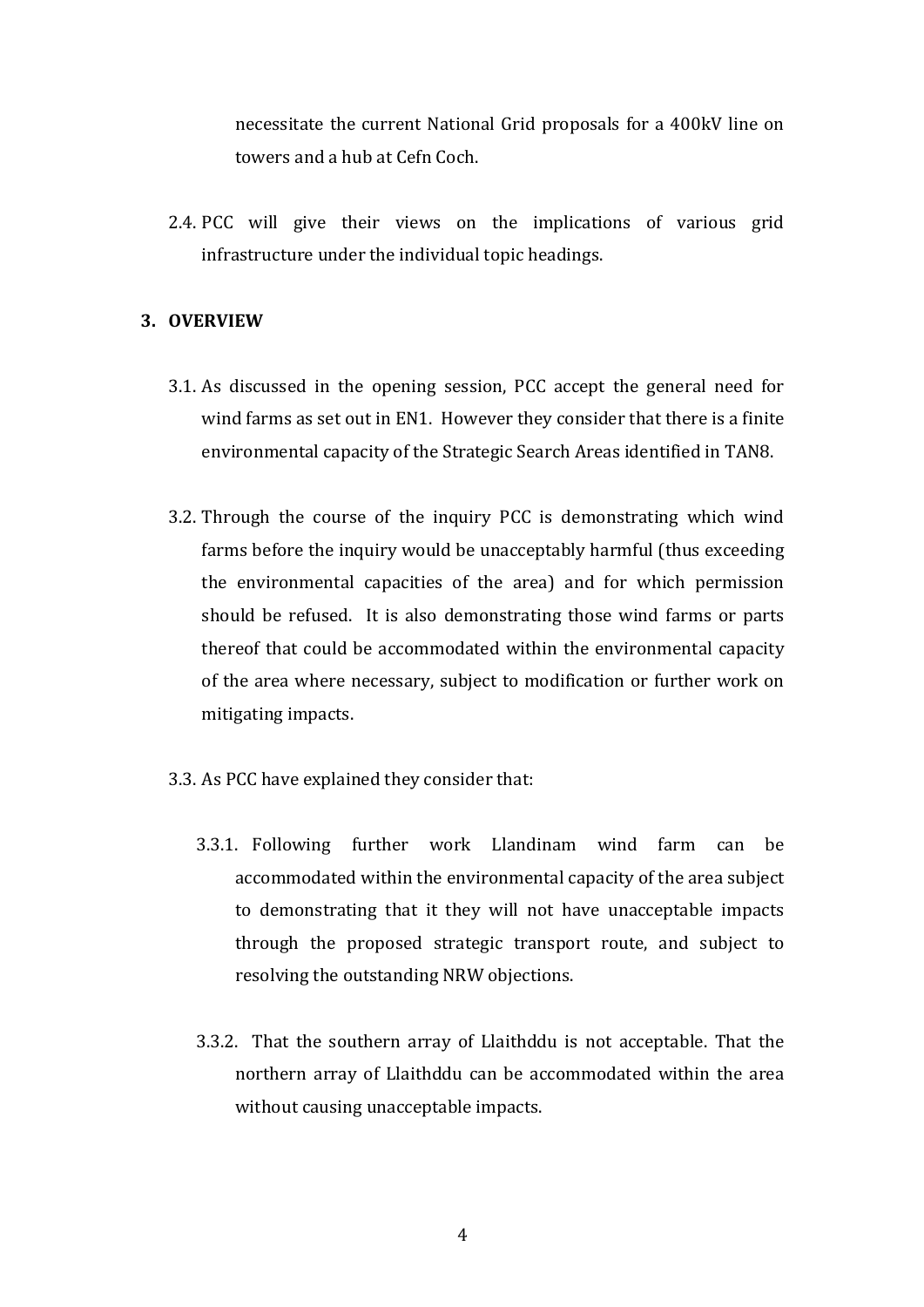- 3.3.3. That Llanbadarn Fynydd would individually and cumulatively cause unacceptable landscape impacts and cumulatively with other windfarms in the east of SSAC cause unacceptable cultural heritage impacts.
- 3.3.4. That the impacts of all but five of Carnedd Wen's turbines are acceptable and can be accommodated within the environmental capacity of the area.
- 3.3.5. That the landscape and visual impacts of Llanbrynmair's turbines are acceptable. However their current access proposals are unacceptable in landscape and visual terms and have not been subject to adequate ecological assessment.
- 3.4. PCC accept that in principle, where a wind farm scheme has come forwards that (after modification) can be accommodated within the environmental capacity of the area then there will be a need for grid infrastructure to connect that wind farm. It still remains important to consider the acceptability of the proposed grid infrastructure. Given that all infrastructure has a financial cost and environmental impact PCC generally considers it is important to avoid the proliferation of grid infrastructure, although there may be circumstances in which two lines with limited environmental impact are acceptable whereas one line with a much greater environmental impact is unacceptable.
- 3.5. PCC has applied the above approach to consideration of the proposed Llandinam 132 kV line. PCC has explained through session 3 evidence the extent to which they consider the proposed Llandinam 132 kV line can be accommodated within the environmental capacity of the area. They consider that, whilst the chosen route results from a flawed routeing process and causes unnecessary landscape harm it could be accommodated within the environmental capacity of the area provided it is subject to undergrounding in the most sensitive area around the Glog.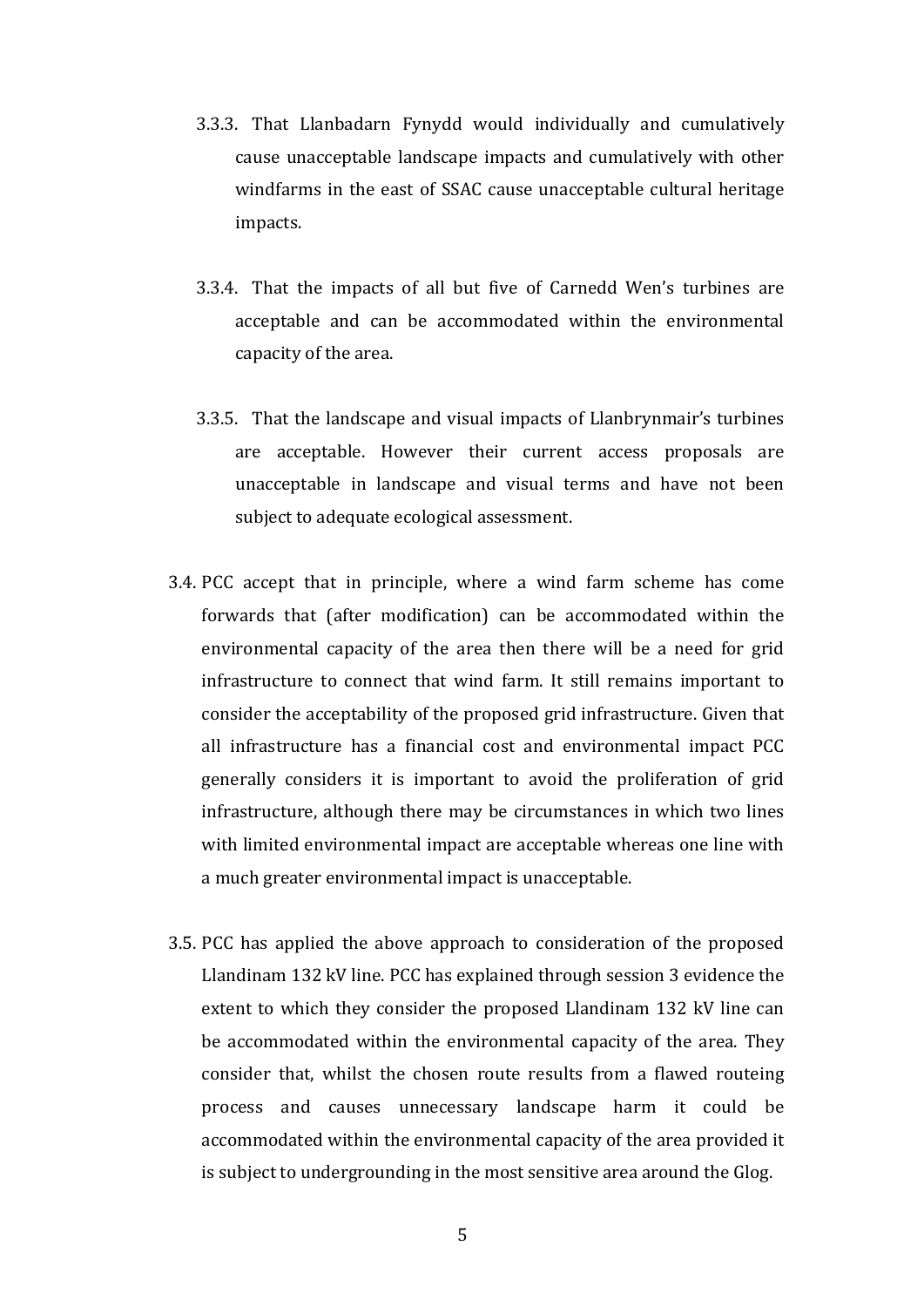# **4. LANDSCAPE AND VISUAL**

- 4.1. There are three matters that will need to be considered in landscape and visual terms:
	- 4.1.1. The acceptability in landscape and visual terms of the sections of grid infrastructure necessitated by various combinations of wind farms.
	- 4.1.2. The acceptability in landscape and visual terms of the cumulative impacts of the application schemes between SSAB and SSAC.
	- 4.1.3. The acceptability in landscape and visual terms of the works required to permit strategic transport access to the wind farms.

#### 4.2. **Acceptability of grid infrastructure**

- 4.2.1. At Session 3 PCC accepted that the Llandinam 132kV OHL (with the undergrounding section) would be acceptable in landscape and visual terms cumulatively with Llandinam Repowering and/or Llaithddu but unacceptable in-combination with Llanbadarn Fynydd and/or Neuadd Goch (and other TACPA schemes, although Neuadd Goch would be by far the greatest contributor to the in-combination effects). In other words, within SSA C PCC supports the combination of Llandinam Repowering, Llaithddu (northern array) and the Llandinam 132kV OHL scheme.
- 4.2.2. PCC considers that the CC1 132kV OHL route, together with its connections to Llaithddu Neuadd Goch and Llanbadarn Fynydd (CC2 3 and 4 respectively) to be unacceptable in its own right in landscape and visual terms and cumulatively with operational, consented and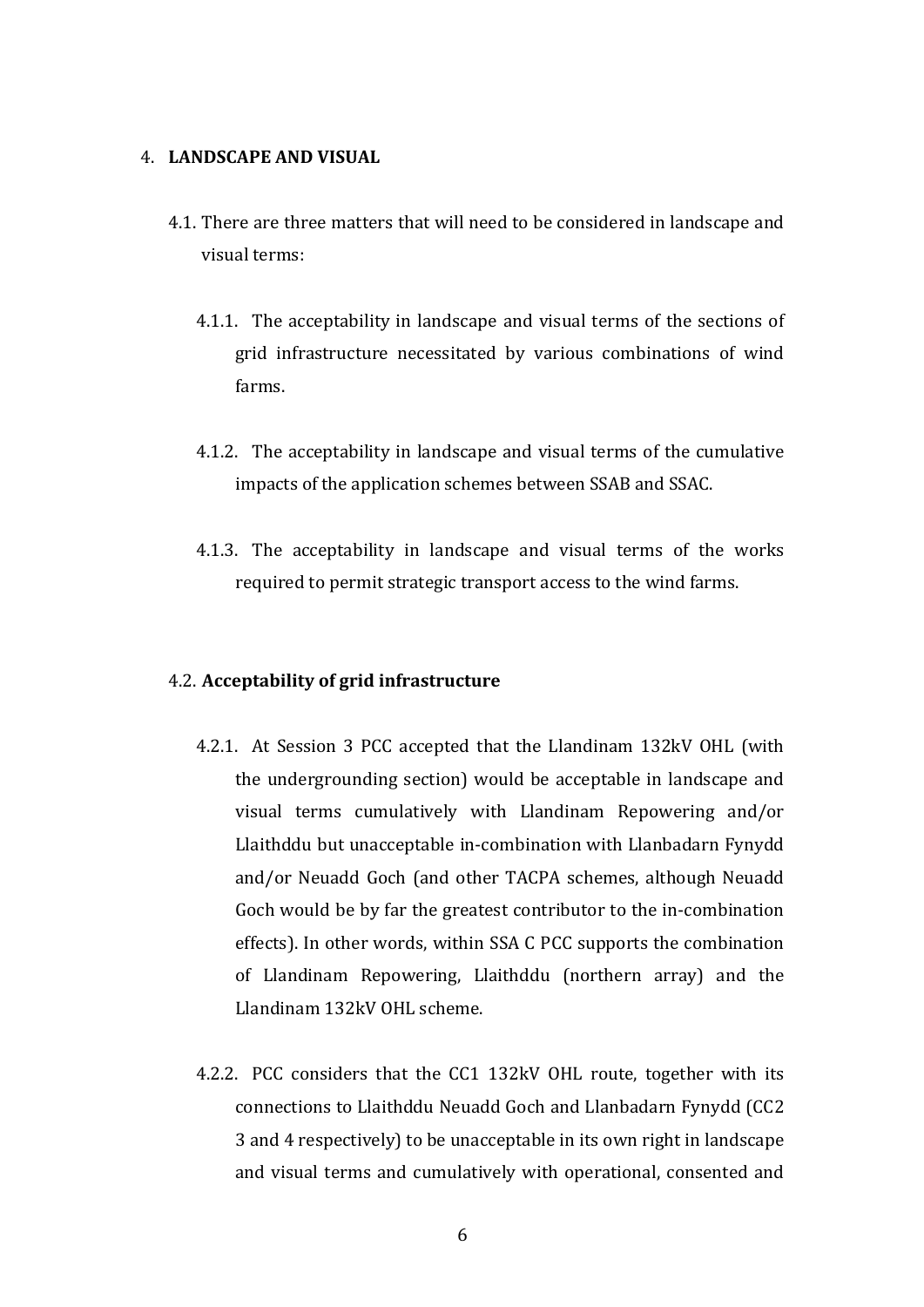in-planning wind farms and other infrastructure. The route corridor of CC1 would have a significant and unacceptable impact on the landscape character, including several landscapes of High overall evaluation as considered by LANDMAP, and significant and unacceptable visual impacts along its length.

- 4.2.3. PCC considers that the parallel twin 132kV OHL connections from the Llanbrynmair and Carnedd Wen sub-stations (to the proposed sub-station at Cefn Coch and/or beyond to the Oswestry sub-station) could be acceptable in landscape and visual terms, both in its own right and cumulatively, subject to appropriate detailed design and mitigation, including the consideration of undergrounding and alternative designs such as parallel twin "trident" poles, to reasonably minimise the landscape and visual effects.
- 4.2.4. PCC considers that the route corridor of the 400kV National Grid connection between the proposed Cefn Coch sub-station and the Oswestry sub-station would have a significant and unacceptable impact on the landscape character of a substantial area of the northern Powys landscape, including in particular parts of the Vyrnwy Valley and several landscapes of High overall evaluation as considered by LANDMAP, as well as significant and unacceptable visual impacts along its length. PCC recognises the reduction of overall effects provided by the proposed undergrounded length along part of the Vyrnwy Valley but considers that this would not adequately mitigate the landscape and visual harm of the scheme overall.

#### 4.3. Cumulative implications between SSAB and SSAC

4.3.1. PCC does not consider that unacceptable cumulative landscape and visual effects would occur between the wind farm schemes before the Inquiry in SSA B and C, whilst recognising that from a few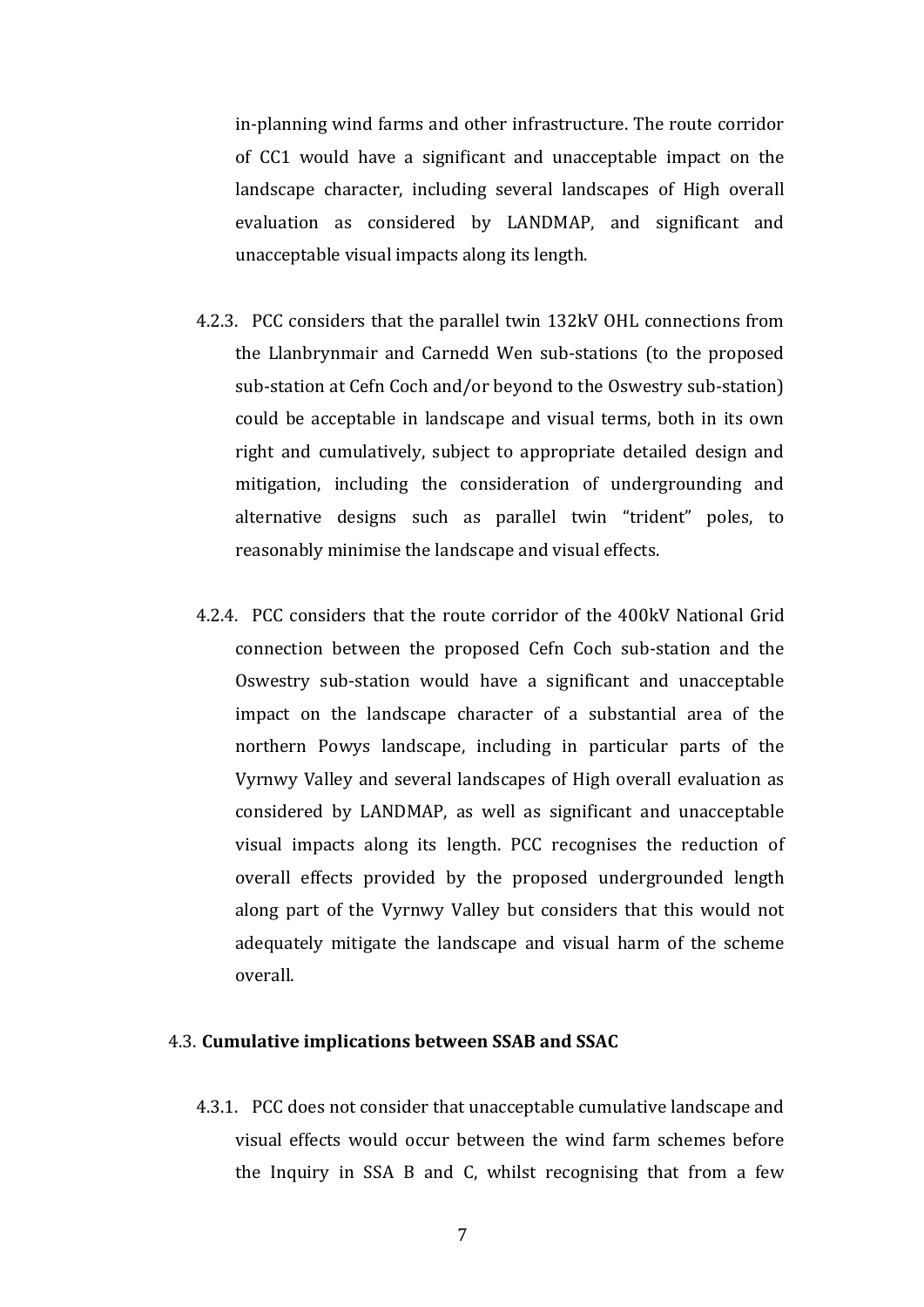sensitive locations, in particular weather conditions, there is the potential for significant visual effects.

- 4.3.2. At Session 2 PCC accepted the cumulative landscape and visual effects of the Llanbrynmair and Carnedd Wen wind farm schemes, together with the other existing wind farms in SSA B (subject to PCC's objection to the Llanbrynmair access and the Carnedd Wen five turbines). PCC will provide evidence to demonstrate that the cumulative landscape and visual effects of these two schemes incombination with the operational, consented and in-planning (TACPA) schemes, together with their associated connections and infrastructure, would be significant and unacceptable.
- 4.3.3. PCC set out its position in respect of the cumulative landscape and visual effects of the three SSA C wind farm schemes at Session 1, considering the effects of Llandinam Repowering, Llaithddu and Llanbadarn Fynydd together to be unacceptable. PCC also considers the cumulative effects of these schemes together with the TCPA schemes before PCC to be unacceptable

# **4.4. Transport works**

4.4.1. In relation to the construction of the SSA C schemes, PCC accepts that there may be the requirement for localised highway improvements at the Mochdre Industrial Estate and at Builth Wells, where a temporary bridge and related highway links may be required to cross the River Wye. PCC considers that the landscape and visual effects of these may be acceptable subject to detailed design and appropriate mitigation but would seek to reserve its position until such details are available.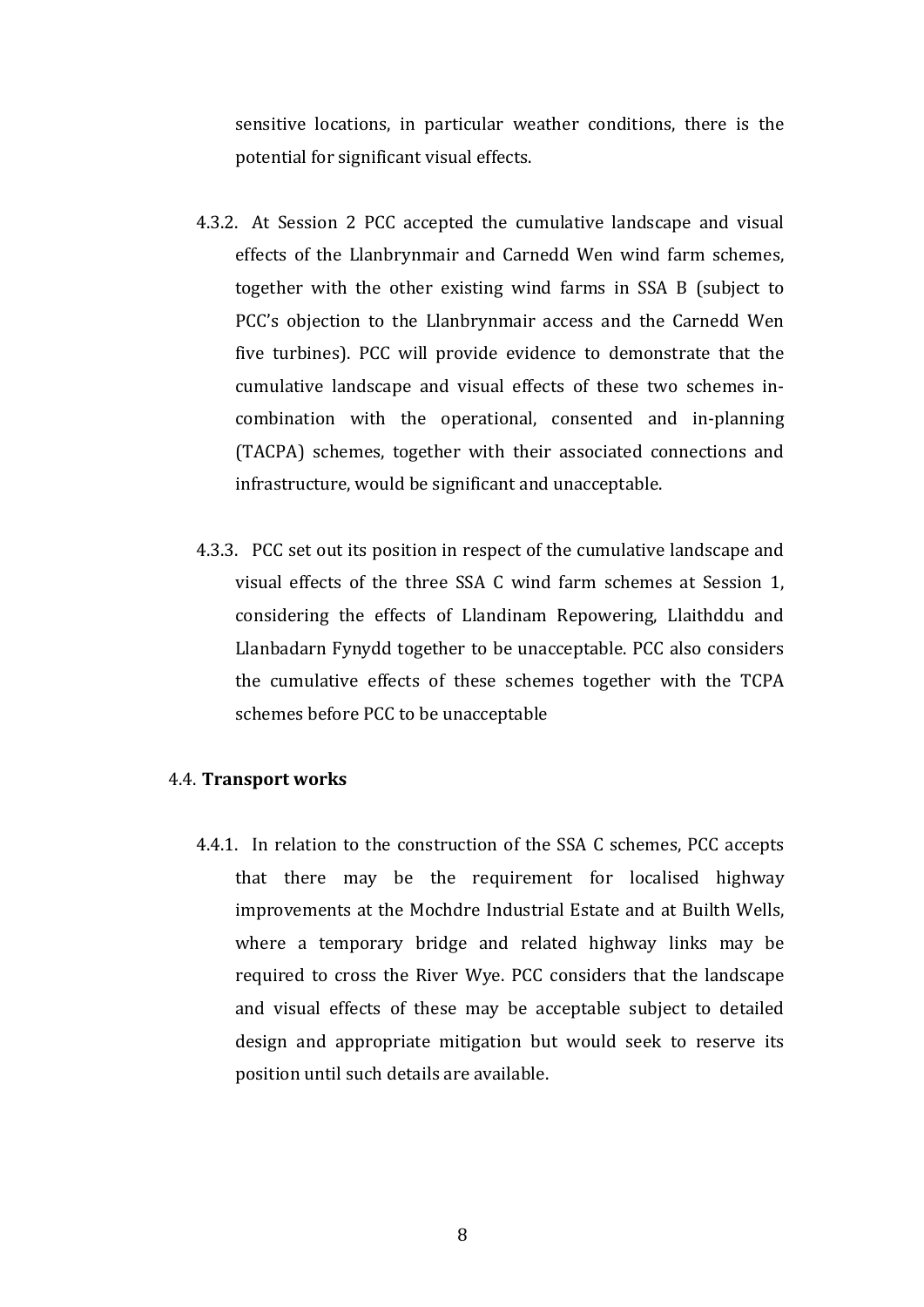#### **5. TRANSPORT**

# 5.1. **Llandinam and Llaithddu**

- 5.2. Whilst PCC concludes that an AIL route from Newtown to the Llandinam and Llaithddu sites is likely to be achievable there remain issues requiring clarification and further information (which has been requested from the applicants) pending which is reserves its position to argue that the applicant's assessment is insufficient to allow a proper judgment to be made on the transport implications of the proposals.
- 5.3. In particular, PCC will address:
	- 5.3.1. The lack of sufficient evidence, and hence confidence, that AILs can be appropriately accommodated on the route in terms of highway horizontal alignment, highway vertical alignment and highway structure clearance. PCC will explain that in the absence of this confidence a judgement cannot be made that the safety risks, the environmental risks, the inconvenience to the public, and risks to property, are reasonable or acceptable.
	- 5.3.2. The lack of sufficient evidence, and hence confidence, that AILs will travel at an appropriate average speed to always avoid sensitive periods of the day, where sensitive periods of the day include commuter peak traffic periods, school arrival and departure peak periods and the periods of darkness. PCC will refer to the requirements of the Police.
	- 5.3.3. The lack of sufficient evidence to enable confidence in the forecast degree of inconvenience to road users, and others, caused by the AIL movement. PCC will explain that this lack of confidence prevents a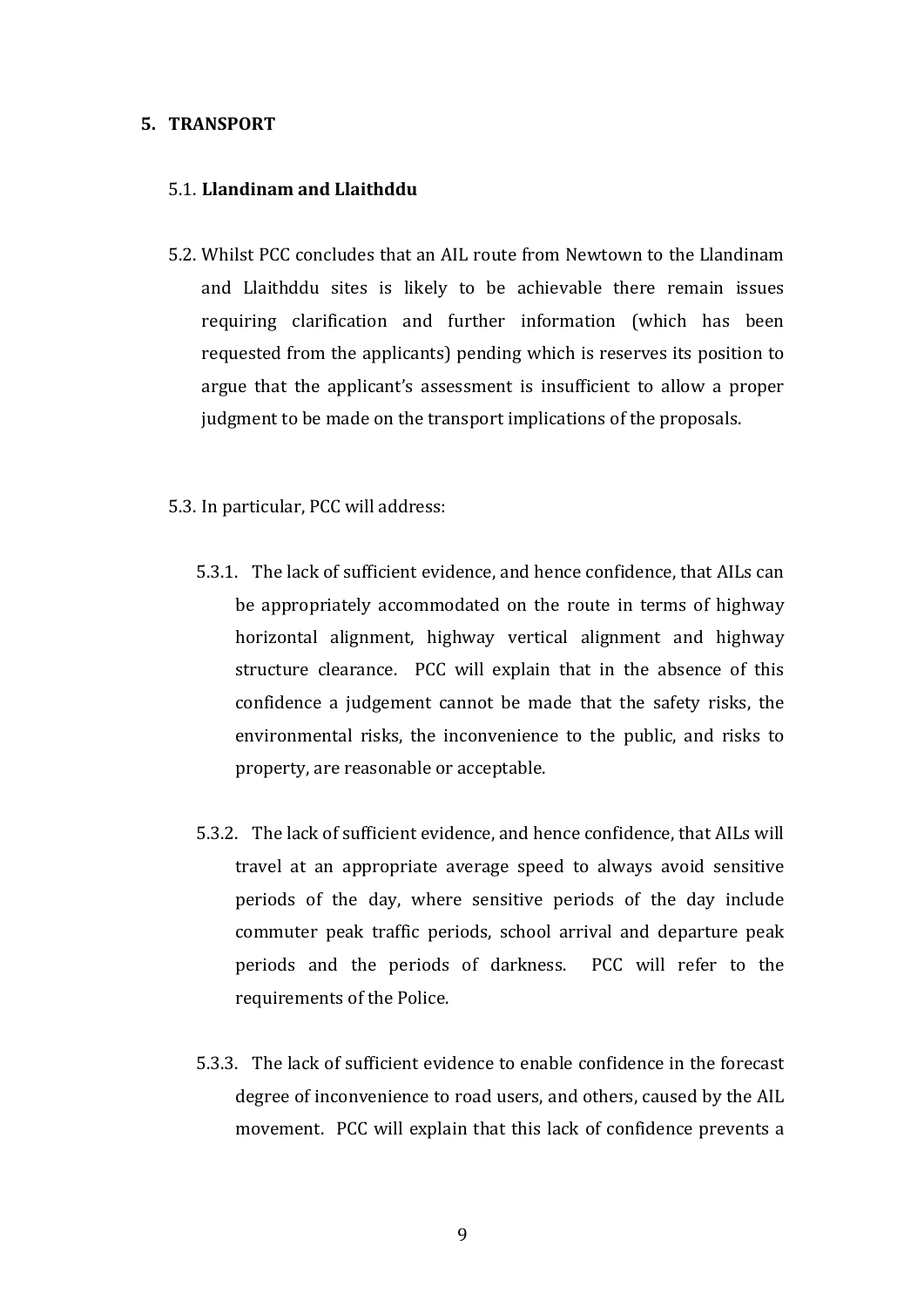judgement being made that the inconvenience caused to residents and visitors to Powys is reasonable and acceptable in the round.

5.3.4. The opportunity for, and consequences of, accessing the site from Ellesmere Port via the STMP route.

## 5.4. The Cumulative Effect, including the STMP

- 5.5. PCC judges that the AIL route from Ellesmere Port to the combined sites, set out in the STMP, is reasonable and appropriate subject to clarifications and Conditions and in particular subject to clarifications of the route and assessments described in Section 6 of the STMP. PCC will seek clarification in advance of, and if necessary at, Session 4, on matters that include:
	- 5.5.1. The size of the AILs likely to be used, compared with the size of AILs that have been used in tests to inform judgements about which sections of highway network require further assessment and mitigation. Depending on this clarification, whether there further sections of the network that require assessment and mitigation.
	- 5.5.2. The route through Newtown, including in particular the height clearance at the railway bridge on Llanidloes Road and the vertical alignment of the Mochdre Link.
	- 5.5.3. The effects on property, environment, management, inconvenience, and time of implementation of the combined developments, of including the Llandinam site traffic on the STMP route.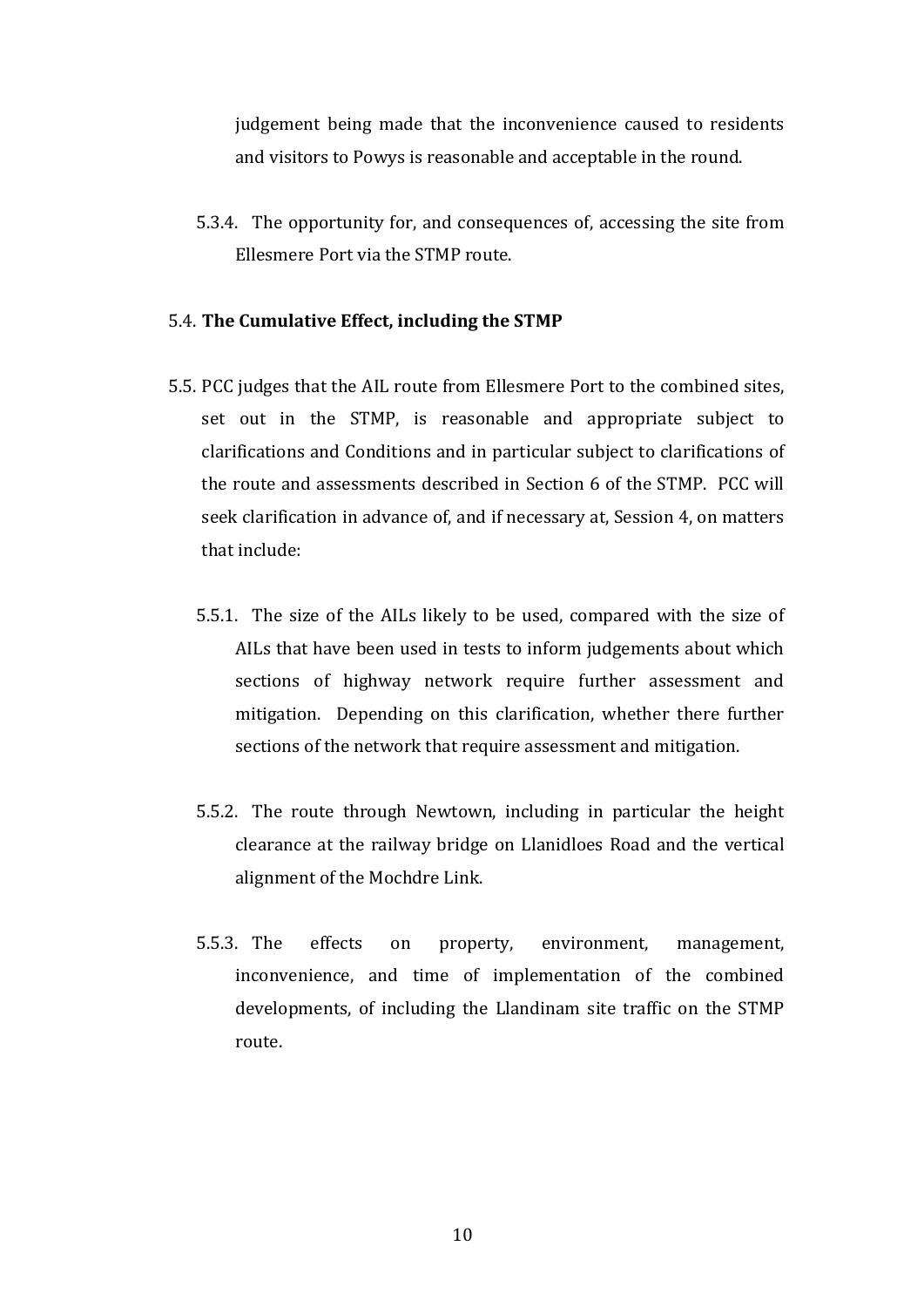5.6. PCC will seek Conditions requiring a common approach to mitigation design and implementation, as well as traffic management, between individual developments utilising the same routes or the same services.

# 6. **CULTURAL HERITAGE**

- 6.1. The development of electric supply connections from wind farms has the potential to harm the significance of designated and non-designated heritage assets and can result in significant adverse environmental effects. The scale of such harm depends on the nature of the affected asset, the technology employed for the connection and the location of the route in relation the asset.
- 6.2. PCC will provide evidence highlighting the likely impacts on designated heritage assets of the currently proposed connections including: the CC1 to CC4 connections from SSA C to the proposed National Grid sub-station; connections from Llanbrynmair and Carnedd Wen to the proposed National Grid sub-station; and onward connections from the proposed National Grid sub-station including the proposed 400kv line.
- 6.3. This evidence will demonstrate that connections from the proposed developments in the eastern part of SSA C would result in significant additional cumulative impacts on the historic environment. PCC consider that these cumulative impacts further weigh against the acceptability of these proposed wind farms in terms of their impact on the historic environment.
- 6.4. The evidence will also highlight the likely scale of impact on the historic environment that may be associated with the proposed National Grid sub-station and its onward connections to the extent possible on the information available.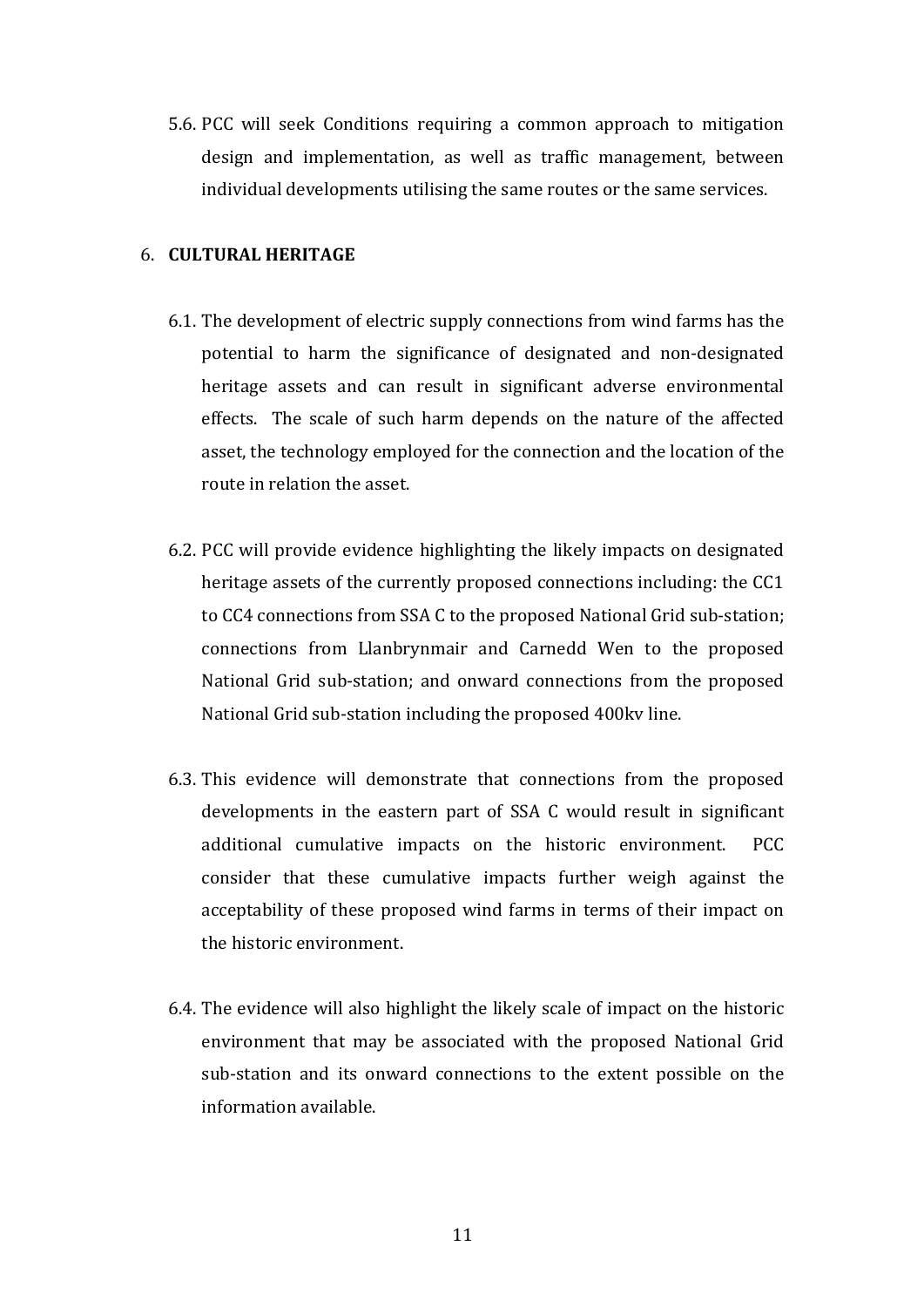# 7. **WILDLIFE AND ECOLOGY**

- 7.1. As recommended at the pre-inquiry meeting, PCC is working closely with NRW in relation to the presentation of evidence.
- 7.2. PCC will not itself lead evidence in relation to wildlife and ecology as NRW will be providing evidence on this point and PCC is anxious to comply with the Inspector's request to avoid duplication of evidence. If the applicants are able to satisfy NRW that their outstanding objections can be overcome then PCC will not rely on any cumulative wildlife case.

# **8. SOCIO-ECONOMIC EFFECTS INCLUDING TOURISM**

8.1. In their original reasons for objection PCC reserved the right to raise objections on other grounds including socio-economic impacts. In their updated outline statement of case<sup>5</sup> they noted that:

*"In relation to socio-economic impacts, the Council are in the process of investigating socio-economic impacts and at the moment propose to call currently anticipates calling evidence on the impact of the proposal, individually* and cumulatively with the other applications before this *inquiry* and in the planning process, on tourism and other economic factors, and to demonstrate that the Applicant's assessment of the socioeconomic impacts in their ES is inadequate. If the Council provide such socio-economic evidence it will be presented in the timetabled session 4 *(March/April 2014) in conjunction with the other individual and cumulative socio economic points relating to other proposals."* 

8.2. By an addendum to that statement of case<sup>6</sup> served in September 2013 PCC confirmed that they had researched the socio-economic position

 

<sup>5</sup> OBJ/002/OSOC/2 

<sup>6</sup> OBJ-002-OSCO-2-ADD Addendum to Revised Statement of Case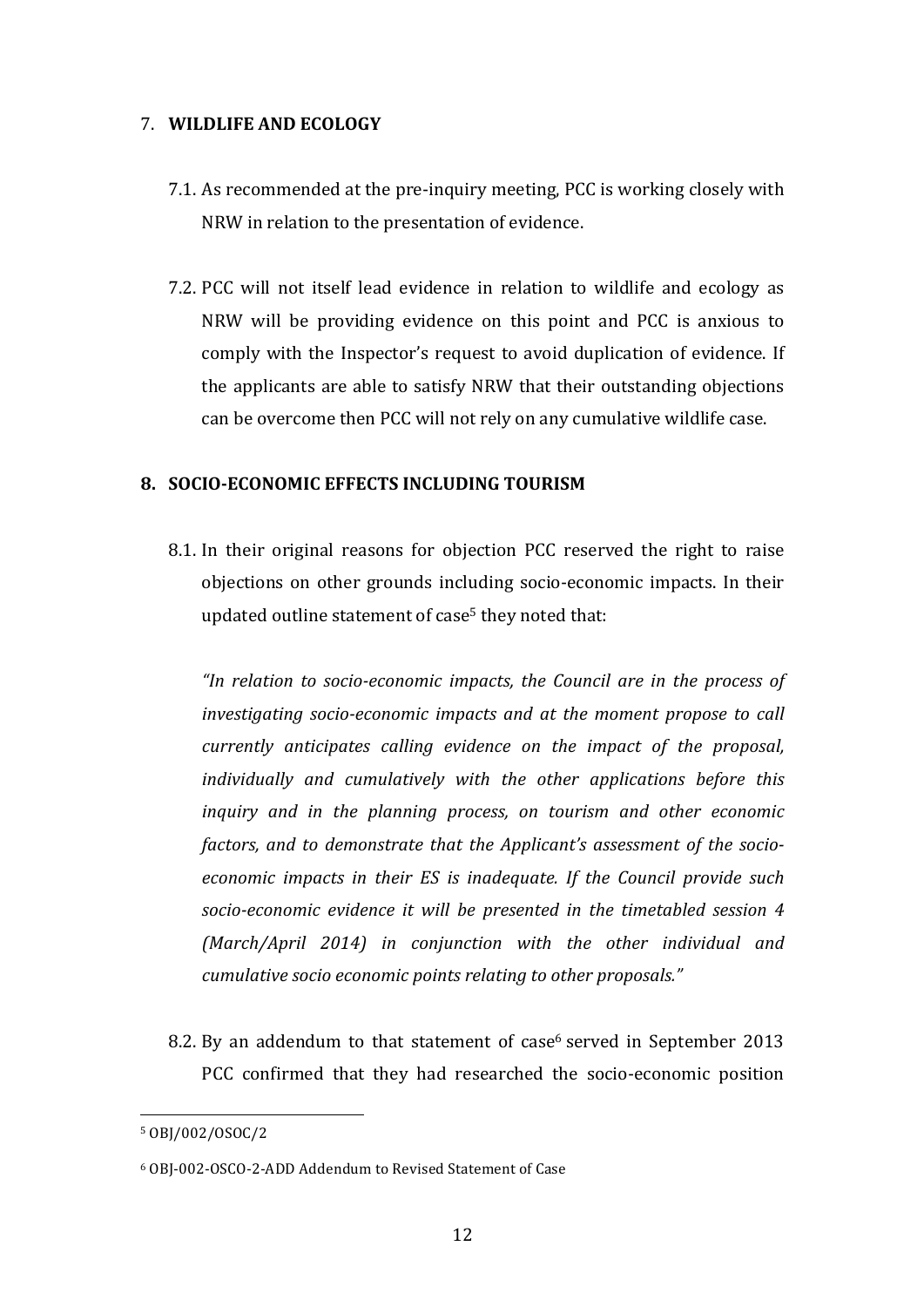mindful of the policy approach to socio-economic impacts in EN-1. They noted in the addendum:

"The Council have now concluded their investigations and has concluded *that, given the siting of the proposals within SSA's and given that the proposals are for nationally important infrastructure projects, there is insufficient evidence to support an impact on socio-economic interests of* sufficient magnitude to give rise to a refusal of some or all of the projects on *this ground. In the circumstances PCC do not intend to call evidence on the* socio-economic impacts of these developments and do not intend to pursue an argument that they should be refused on that basis."

8.3. That remains the position and PCC does not propose to call evidence on socio-economic impacts.

# 9. **CONCLUSION**

- 9.1. Thus PCC will demonstrate that in landscape and visual, and cultural heritage terms, no more than 160MW of capacity should be permitted in SSAC. In accordance with their previous arguments PCC will argue that this should be from Llandinam and Llaithddu north, not Llanbadarn Fynydd. While there will be impacts from the grid infrastructure associated with the applications from SSAB they will not be unacceptable from the two applications before this inquiry. This is likely to change if future applications are permitted in SSAB.
- 9.2. In terms of cumulative transport impacts PCC consider that Llandinam and Llaithddu have not yet demonstrated that they can deliver AILs from the southern route without unacceptable impacts. They consider that subject to resolving a number of inquiries it has been shown that AILs can be delivered along the STMP route without unacceptable impacts.